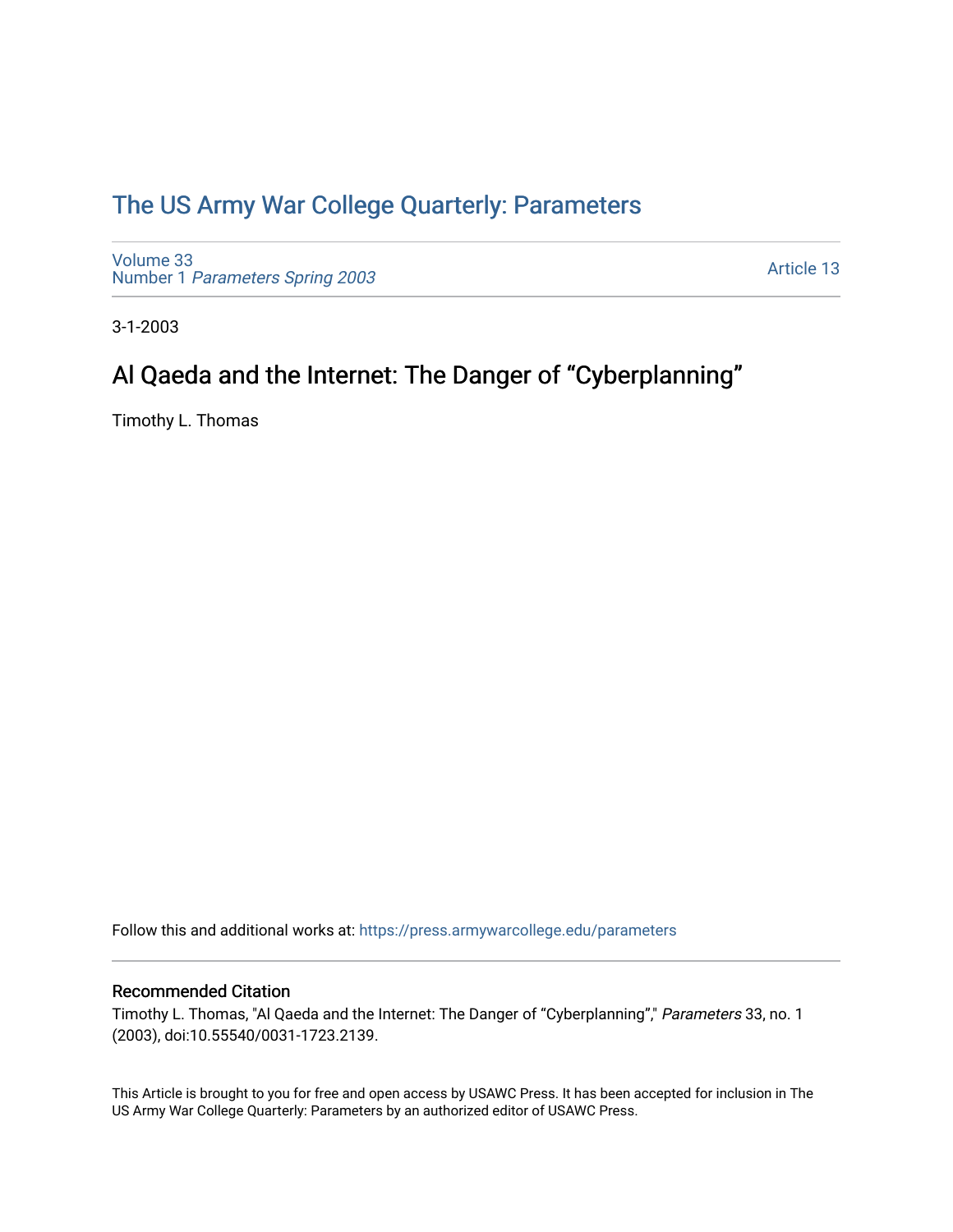# Al Qaeda and the Internet: The Danger of "Cyberplanning"

### TIMOTHY L. THOMAS

We can say with some certainty, al Qaeda loves the Internet. When the latter first appeared, it was hailed as an integrator of cultures and a medium for businesses, consumers, and governments to communicate with one another. It appeared to offer unparalleled opportunities for the creation of a "global village." Today the Internet still offers that promise, but it also has proven in some respects to be a digital menace. Its use by al Qaeda is only one example. It also has provided a virtual battlefield for peacetime hostilities between Taiwan and China, Israel and Palestine, Pakistan and India, and China and the United States (during both the war over Kosovo and in the aftermath of the collision between the Navy EP-3 aircraft and Chinese MiG). In times of actual conflict, the Internet was used as a virtual battleground between NATO's coalition forces and elements of the Serbian population. These real tensions from a virtual interface involved not only nation-states but also non-state individuals and groups either aligned with one side or the other, or acting independently.

Evidence strongly suggests that terrorists used the Internet to plan their operations for 9/11. Computers seized in Afghanistan reportedly revealed that al Qaeda was collecting intelligence on targets and sending encrypted messages via the Internet. As recently as 16 September 2002, al Qaeda cells operating in America reportedly were using Internet-based phone services to communicate with cells overseas. These incidents indicate that the Internet is being used as a "cyberplanning" tool for terrorists. It provides terrorists with anonymity, command and control resources, and a host of other measures to coordinate and integrate attack options.

Cyberplanning may be a more important terrorist Internet tool than the much touted and feared cyberterrorism option—attacks against information and systems resulting in violence against noncombatant targets. The Naval Postgrad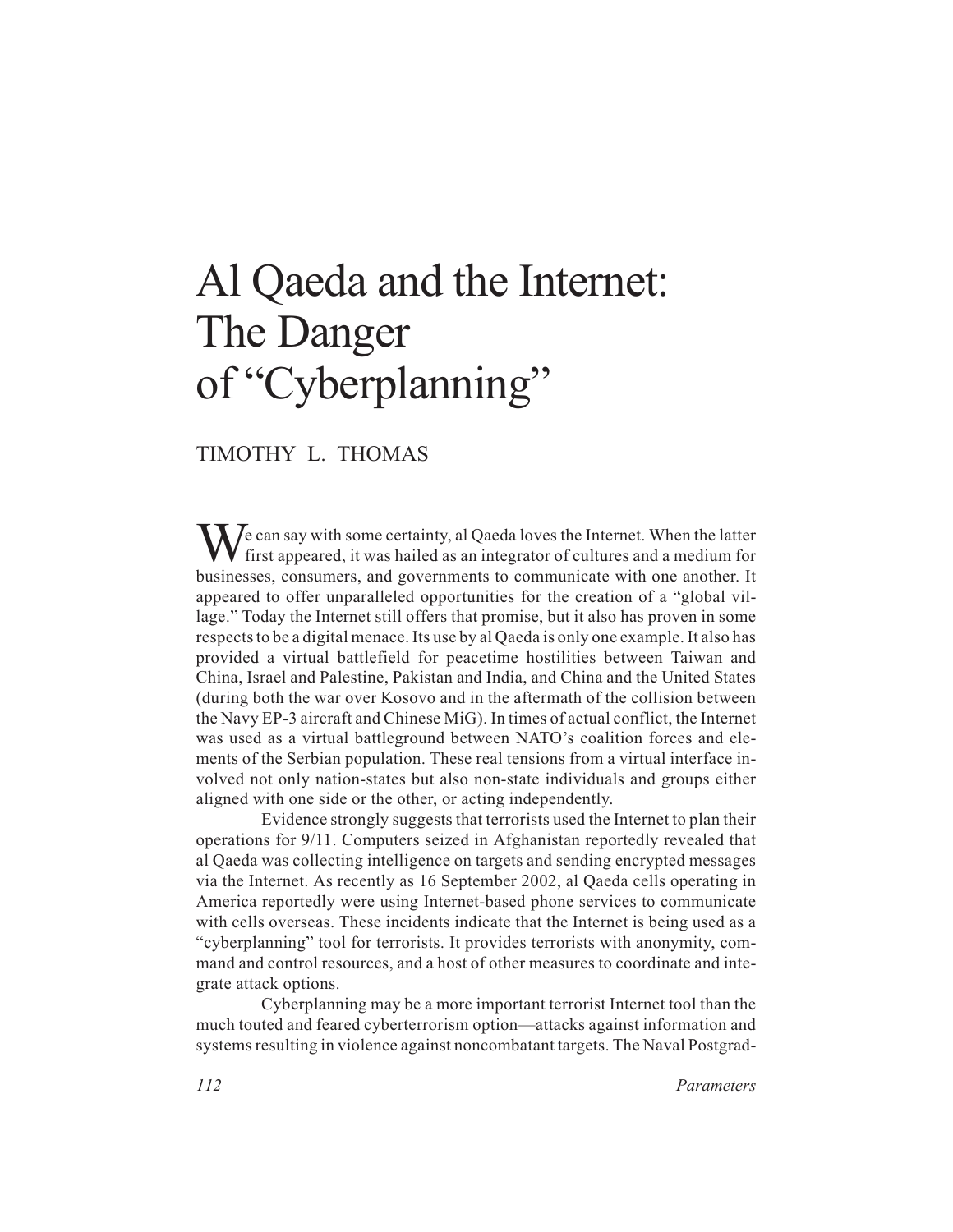uate School (NPS) has defined cyberterrorism as the unlawful destruction or disruption of digital property to intimidate or coerce people.<sup>1</sup> Cyberplanning, not defined by NPS or any other source, refers to the digital coordination of an integrated plan stretching across geographical boundaries that may or may not result in bloodshed. It can include cyberterrorism as part of the overall plan. Since 9/11, US sources have monitored several websites linked to al Qaeda that appear to contain elements of cyberplanning:

- alneda.com, which US officials said contained encrypted information to direct al Qaeda members to more secure sites, featured international news on al Qaeda, and published articles, fatwas (decisions on applying Muslim law), and books.
- assam.com, believed to be linked to al Qaeda (originally hosted by the Scranton company BurstNET Technologies, Inc.), served as a mouthpiece for jihad in Afghanistan, Chechnya, and Palestine.
- almuhrajiroun.com, an al Qaeda site which urged sympathizers to assassinate Pakistani President Musharraf.
- qassam.net, reportedly linked to Hamas.
- jihadunspun.net, which offered a 36-minute video of Osama bin Laden. $<sup>2</sup>$ </sup>
- 7hj.7hj.com, which aimed to teach visitors how to conduct computer attacks.3
- aloswa.org, which featured quotes from bin Laden tapes, religious legal rulings that "justified" the terrorist attacks, and support for the al Oaeda cause.<sup>4</sup>
- drasat.com, run by the Islamic Studies and Research Center (which some allege is a fake center), and reported to be the most credible of dozens of Islamist sites posting al Qaeda news.
- jehad.net, alsaha.com, and islammemo.com, alleged to have posted al Qaeda statements on their websites.
- mwhoob.net and aljehad.online, alleged to have flashed politicalreligious songs, with pictures of persecuted Muslims, to denounce US policy and Arab leaders, notably Saudi.<sup>5</sup>

While it is prudent to tally the Internet cyberplanning applications that support terrorists, it must be underscored that few if any of these measures are really anything new. Any hacker or legitimate web user can employ many of these

Lieutenant Colonel Timothy L. Thomas, USA Ret., is an analyst at the Foreign Military Studies Office, Fort Leavenworth, Kansas. He has written extensively on information operations, combat in cities, and peacekeeping operations, among other issues, including four previous articles for *Parameters*. During his military career he served in the 82d Airborne Division and was the Department Head of Soviet Military-Political Affairs at the US Army's Russian Institute in Garmisch, Germany.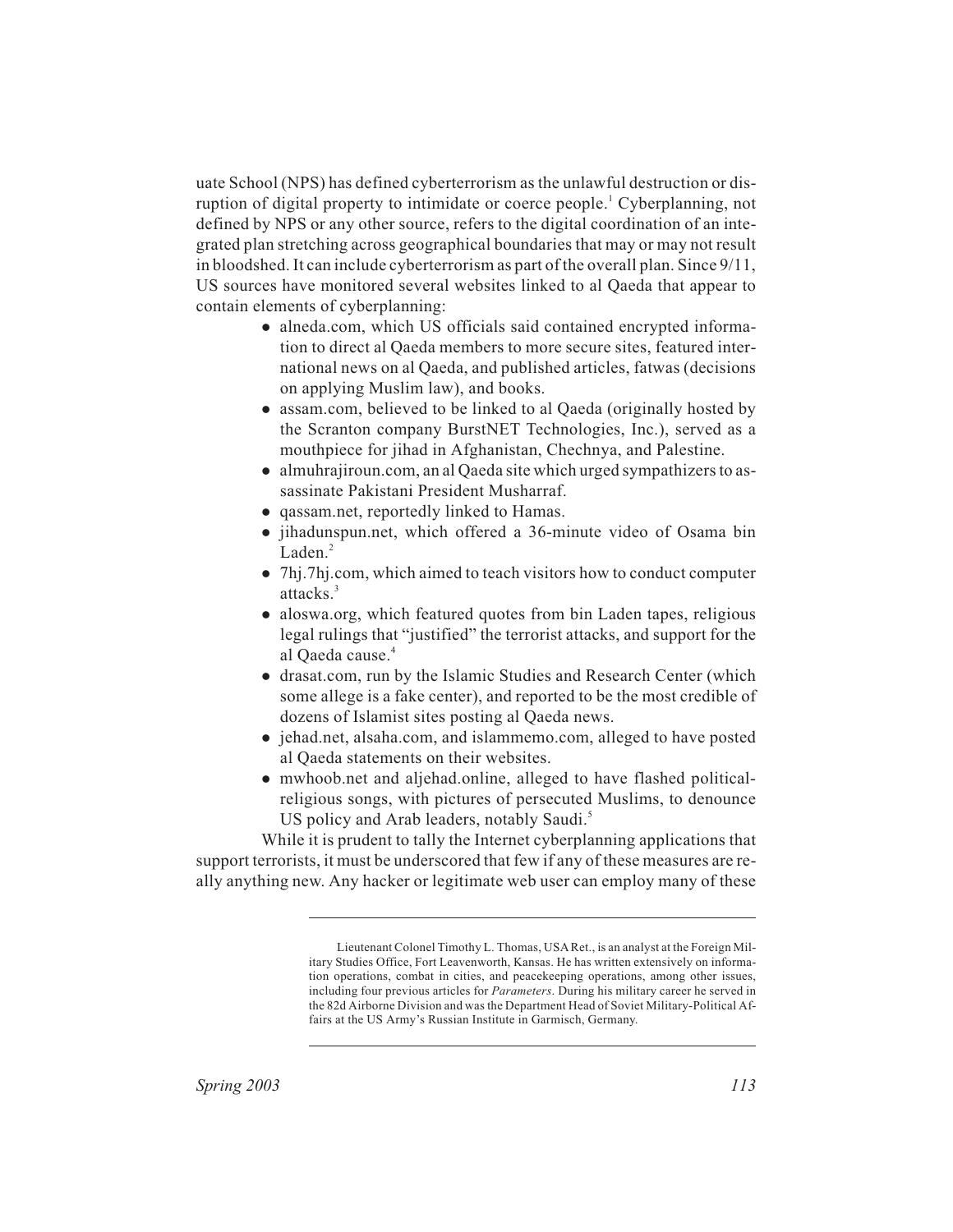same measures for their own purposes, for business, or even for advertising endeavors. The difference, of course, is that most of the people on the net, even if they have the capabilities, do not harbor the intent to do harm as does a terrorist or al Qaeda member.

Highlighting several of the more important applications may help attract attention to terrorist methodologies and enable law enforcement agencies to recognize where and what to look for on the net. Sixteen measures are listed below for consideration. More could be added.

 *The Internet can be used to put together profiles*. Internet user demographics allow terrorists to target users with sympathy toward a cause or issue, and to solicit donations if the right "profile" is found. Usually a front group will perform the fundraising for the terrorist, often unwittingly. E-mail fundraising has the potential to significantly assist a terrorist's publicity objectives and finances simultaneously.6

Word searches of online newspapers and journals allow a terrorist to construct a profile of the means designed to counter his actions, or a profile of admitted vulnerabilities in our systems. For example, recent articles reported on attempts to slip contraband items through security checkpoints. One report noted that at Cincinnati's airport, contraband slipped through over 50 percent of the time. Asimple Internet search by a terrorist would uncover this shortcoming, and offer the terrorist an embarkation point to consider for his or her next operation. A 16 September report noted that US law enforcement agencies were tracing calls made overseas to al Qaeda cells from phone cards, cell phones, phone booths, or Internet-based phone services. Exposing the targeting techniques of law enforcement agencies allows the terrorist to alter his or her operating procedures. The use of profiles by terrorists to uncover such material greatly assists their command and control of operations. The implication is that in a free society such as the United States, you can publish too much information, and while the information might not be sensitive to us, it might be very useful to a terrorist.

 *Internet access can be controlled or its use directed according to the server configuration, thus creating a true ideological weapon*. In the past, if some report was offensive to a government, the content of the report could be censored or filtered. Governments cannot control the Internet to the same degree they could control newspapers and TV. In fact, the Internet can serve as a terrorist's TV or radio station, or his international newspaper or journal. The web allows an uncensored and unfiltered version of events to be broadcast worldwide. Chat rooms, websites, and bulletin boards are largely uncontrolled, with few filters in place. This climate is perfect for an underfunded group to explain its actions or to offset both internal and international condemnation, especially when using specific servers. The Internet can target fence-sitters as well as true believers with different messages, oriented to the target audience.

In the aftermath of the 9/11 attacks, al Qaeda operatives used the Internet to fight for the hearts and minds of the Islamic faithful worldwide. Sev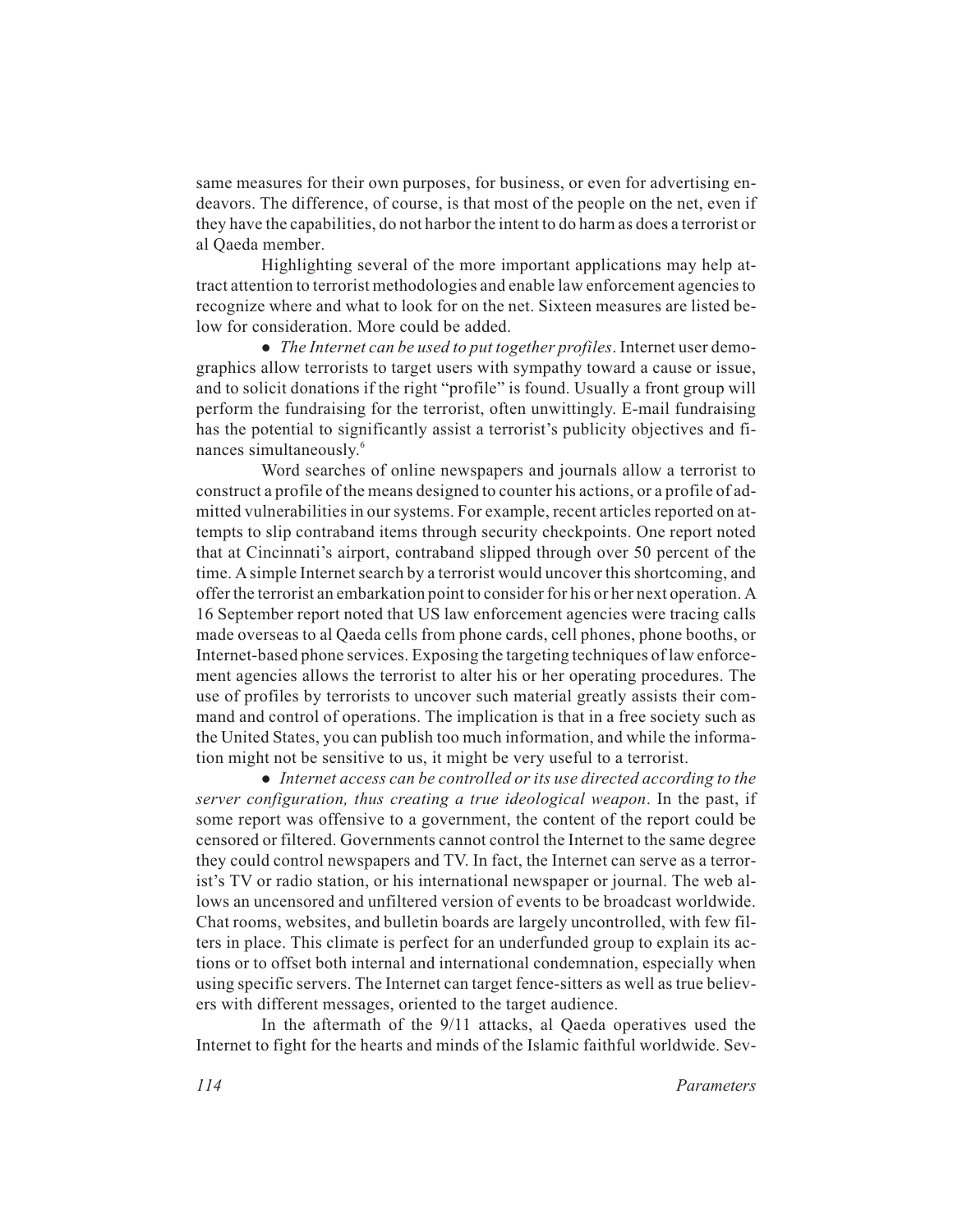eral internationally recognized and respected Muslims who questioned the attacks were described as hypocrites by al Qaeda. Al Qaeda ran two websites, alneda.com and drasat.com, to discuss the legality of the attacks on 9/11. Al Qaeda stated that Islam shares no fundamental values with the West and that Muslims are committed to spread Islam by the sword. As a result of such commentary, several Muslim critics of al Qaeda's policies withdrew their prior condemnation.<sup>7</sup> Ideological warfare worked.

 *The Internet can be used anonymously, or as a shell game to hide identities*. Terrorists have access to Internet tools to create anonymity or disguise their identities. Online encryption services offer encryption keys for some services that are very difficult to break. The website spammimic.com offers tools that hide text in "spam," unsolicited bulk commercial e-mail. Speech compression technology allows users to convert a computer into a secure phone device. Network accounts can be deleted or changed as required. For example, Internet users can create Internet accounts with national firms such as America Online (AOL), or can even create an AOL Instant Messenger (AIM) account on a shortterm basis. In addition, anonymous logins are possible for many of the thousands of chat rooms on the net. If desired, the user can access cyber cafes, university and library computers, or additional external resources to further hide the source of the messages.8 An al Qaeda laptop found in Afghanistan had linked with the French Anonymous Society on several occasions. The site offers a two-volume Sabotage Handbook online.

Not only are anonymous methods available for the people who use the Internet, but at times Internet service providers (ISPs) unwittingly participate in serving people or groups for purposes other than legitimate ones. The al Qaeda web site www.alneda.com was originally located in Malaysia until 13 May. It reappeared in Texas at http://66.34.191.223/ until 13 June, and then reappeared on 21 June at www.drasat.com in Michigan. It was shut down on 25 June 2002. The ISPs hosting it apparently knew nothing about the content of the site or even the fact that it was housed on their servers.<sup>9</sup> This shell game with their website enabled the al Qaeda web to remain functional in spite of repeated efforts to shut it down. Cyber deception campaigns will remain a problem for law enforcement personnel for years to come.

 *The Internet produces an atmosphere of virtual fear or virtual life*. People are afraid of things that are invisible and things they don't understand. The virtual threat of computer attacks appears to be one of those things. Cyberfear is generated by the fact that what a computer attack *could* do (bring down airliners, ruin critical infrastructure, destroy the stock market, reveal Pentagon planning secrets, etc.) is too often associated with what *will* happen. News reports would lead one to believe that hundreds or thousands of people are still active in the al Qaeda network on a daily basis just because al Qaeda says so. It is clear that the Internet empowers small groups and makes them appear much more capable than they might actually be, even turning bluster into a type of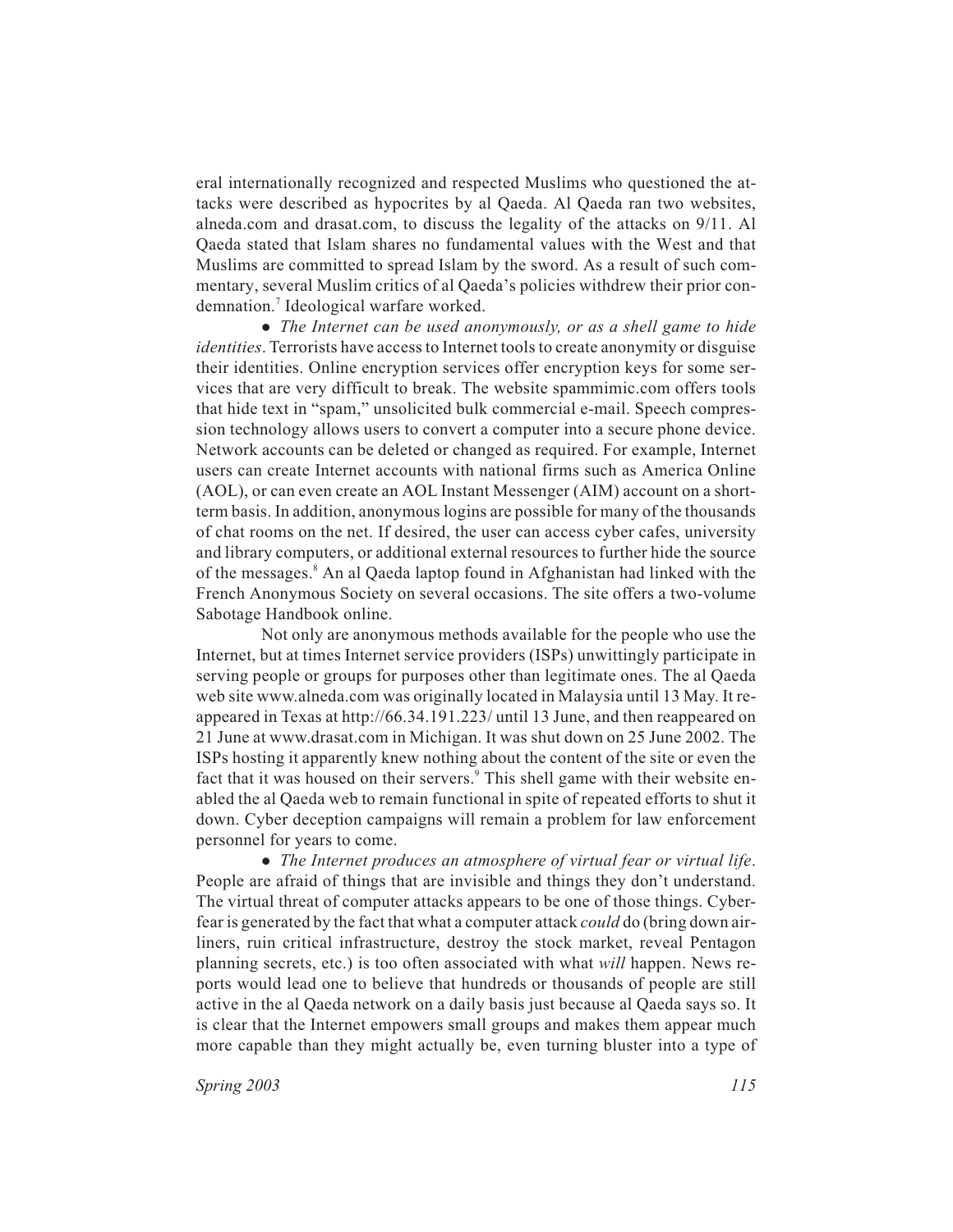*"The Internet provides terrorists with anonymity, command and control resources, and a host of other measures to coordinate and integrate attack options."*

virtual fear. The net allows terrorists to amplify the consequences of their activities with follow-on messages and threats directly to the population at large, even though the terrorist group may be totally impotent. In effect, the Internet allows a person or group to appear to be larger or more important or threatening than they really are.

The Internet can be used to spread disinformation, frightening personal messages, or horrific images of recent activities (one is reminded of the use of the net to replay the murder of reporter Daniel Pearl by his Pakistani captors). Virtually, it appears as though attacks are well planned and controlled, and capabilities are genuine. Messages are usually one-sided, however, and reflect a particular political slant. There is often little chance to check the story and find out if it is mere bravado or fact. The Internet can thus spread rumors and false reports that many people, until further examination, regard as facts.

Recently, the Arab TV station al-Jazeera has played tape recordings of bin Laden's speeches and displayed a note purportedly signed by him praising attacks on an oil tanker near Yemen, and on US soldiers participating in a war game in Kuwait. These messages were picked up and spread around the Internet, offering virtual proof that bin Laden was alive. Most likely bin Laden was seriously injured (which is why we haven't seen him in over a year), but his image can be manipulated through radio or Internet broadcasts so that he appears confident, even healthy.

 *The Internet can help a poorly funded group to raise money*. Al Qaeda has used Islamic humanitarian "charities" to raise money for jihad against the perceived enemies of Islam. Analysts found al Qaeda and humanitarian relief agencies using the same bank account numbers on numerous occasions. As a result, several US-based Islamic charities were shut down.<sup>10</sup> The Sunni extremist group Hizb al-Tahrir uses an integrated web of Internet sites from Europe to Africa to call for the return of an Islamic caliphate. The website states that it desires to do so by peaceful means. Supporters are encouraged to assist the effort by monetary support, scholarly verdicts, and encouraging others to support jihad. Bank information, including account numbers, is provided on a German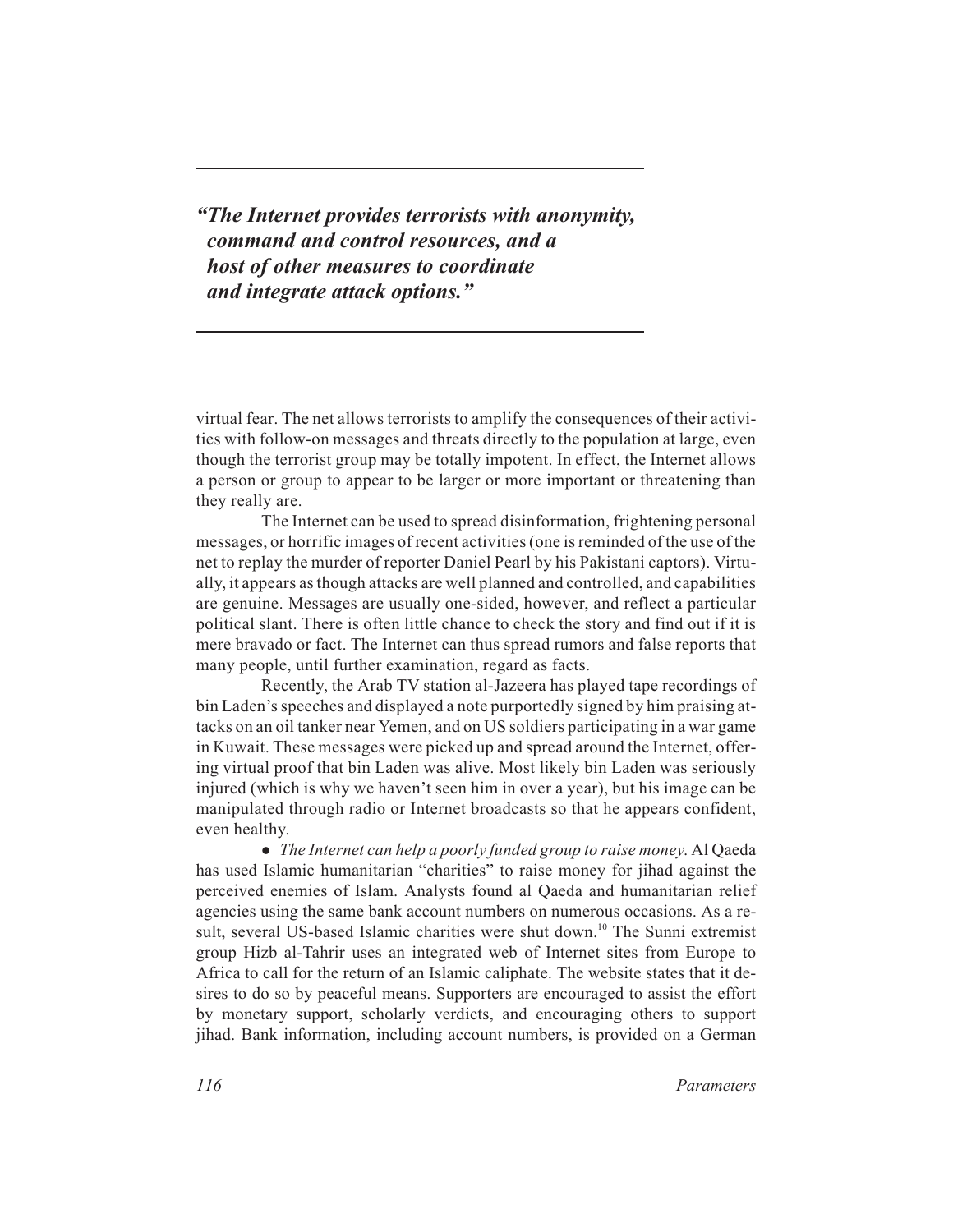site, www.explizit-islam.de.<sup>11</sup> Portals specializing in the anonymous transfer of money, or portals providing services popular with terrorists (such as the issue of new identities and official passports) are also available.<sup>12</sup>

The fighters in the Russian breakaway republic of Chechnya have used the Internet to publicize banks and bank account numbers to which sympathizers can contribute. One of these Chechen bank accounts is located in Sacramento, California, according to a Chechen website known as amina.com.

Of course, there are other ways to obtain money for a cause via the Internet. One of the most common ways is credit card fraud. Jean-Francois Ricard, one of France's top anti-terrorism investigators, noted that many Islamist terror plots in Europe and North America were financed through such criminal activity.<sup>13</sup>

 *The Internet is an outstanding command and control mechanism*. Command and control, from a US military point of view, involves the exercise of authority and direction by a properly designated commander over assigned and attached forces in the accomplishment of the mission. Personnel, equipment, communications, facilities, and procedures accomplish command and control by assisting in planning, directing, coordinating, and controlling forces and operations in the accomplishment of a mission.

Command and control on the Internet is not hindered by geographical distance, or by lack of sophisticated communications equipment. Antigovernment groups present at the G8 conference in Cologne used the Internet to attack computers of financial centers and to coordinate protests from locations as distant as Indonesia and Canada. Terrorists can use their front organizations to coordinate such attacks, to flood a key institution's e-mail service (sometimes as a diversionary tactic for another attack), or to send hidden messages that coordinate and plan future operations.

The average citizen, the antigovernment protester, and the terrorist now have access to command and control means, limited though they may be, to coordinate and plan attacks. Further, there are "cracking" tools available to detect security flaws in systems and try to exploit them. Attaining access to a site allows the hacker or planner to command and control assets (forces or electrons) that are not his. The Internet's potential for command and control can vastly improve an organization's effectiveness if it does not have a dedicated command and control establishment, especially in the propaganda and internal coordination areas. Finally, command and control can be accomplished via the Internet's chat rooms. One website, alneda.com, has supported al Qaeda's effort to disperse its forces and enable them to operate independently, providing leadership via strategic guidance, theological arguments, and moral inspiration. The site also published a list of the names and home phone numbers of 84 al Qaeda fighters captured in Pakistan after escaping from Afghanistan. The aim presumably was to allow sympathizers to contact their families and let them know they were alive.<sup>14</sup>

 *The Internet is a recruiting tool*. The web allows the user complete control over content, and eliminates the need to rely on journalists for publicity.

*Spring 2003 117*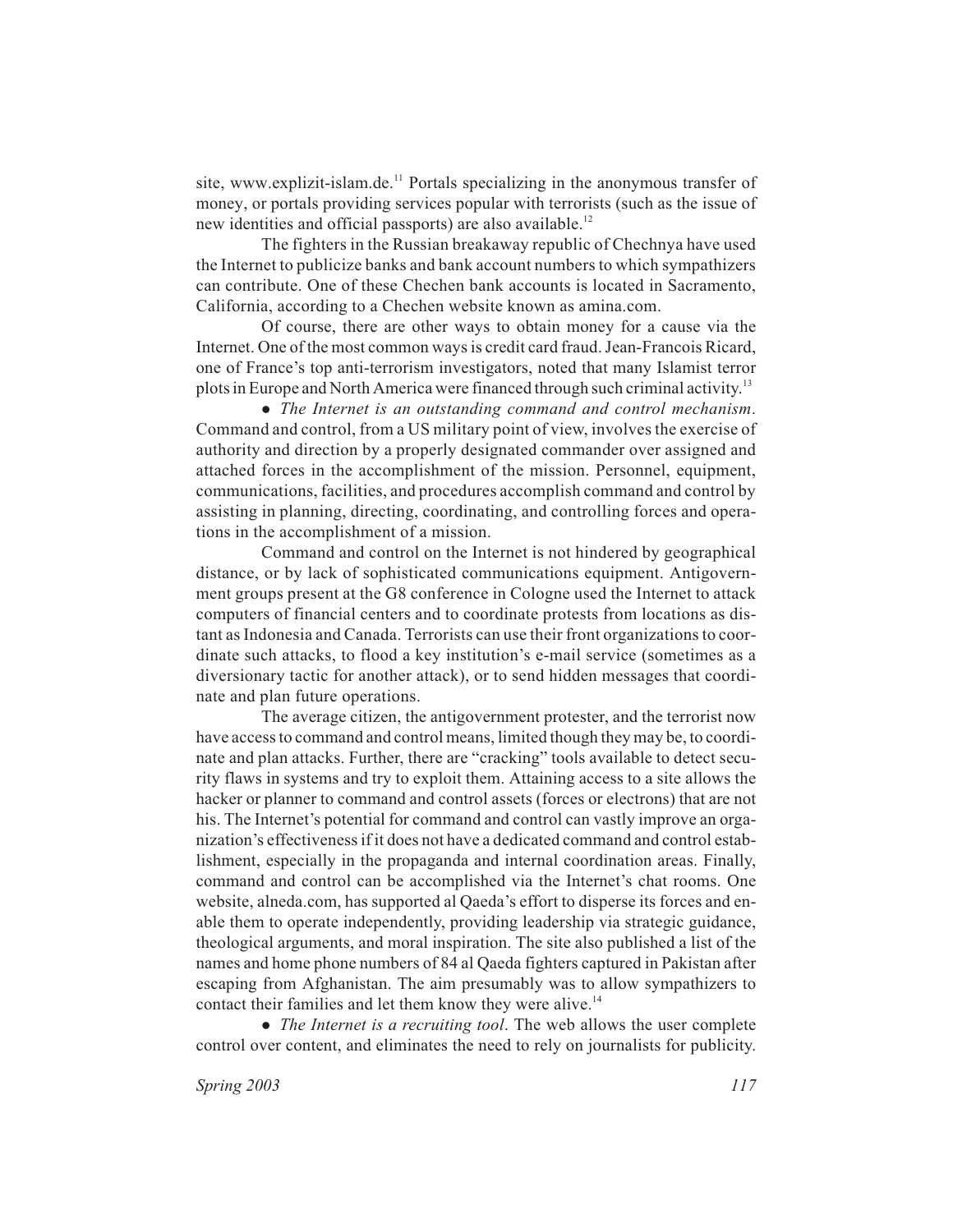Individuals with sympathy for a cause can be converted by the images and messages of terrorist organizations, and the addition of digital video has reinforced this ability. Images and video clips are tools of empowerment for terrorists. More important, net access to such products provides contact points for men and women to enroll in the cause, whatever it may be.<sup>15</sup> Additionally,

Current versions of web browsers, including Netscape and Internet Explorer, support JavaScript functions allowing Internet servers to know which language is set as the default for a particular client's computer. Hence, a browser set to use English as the default language can be redirected to a site optimized for publicity aimed at Western audiences, while one set to use Arabic as the default can be redirected to a different site tailored toward Arab or Muslim sensibilities.<sup>16</sup>

This allows recruiting to be audience- and language-specific, enabling the web to serve as a recruiter of talent for a terrorist cause. Recently, the Chechen website qoqaz.net, which used to be aimed strictly against Russian forces operating in Chechnya, changed its address to assam.com, and now includes links to Jihad in Afghanistan, Jihad in Palestine, and Jihad in Chechnya. Such sites give the impression that the entire Islamic world is uniting against the West, when in fact the site may be the work of just a few individuals.

 *The Internet is used to gather information on potential targets*. The website operated by the Muslim Hackers Club reportedly featured links to US sites that purport to disclose sensitive information like code names and radio frequencies used by the US Secret Service. The same website offers tutorials in viruses, hacking stratagems, network "phreaking" and secret codes, as well as links to other militant Islamic and cyberprankster web addresses.<sup>17</sup> Recent targets that terrorists have discussed include the Centers for Disease Control and Prevention in Atlanta; FedWire, the money-movement clearing system maintained by the Federal Reserve Board; and facilities controlling the flow of information over the Internet.18 Attacks on critical infrastructure control systems would be particularly harmful, especially on a system such as the Supervisory Control and Data Acquisition (SCADA) system. Thus any information on insecure network architectures or non-enforceable security protocols is potentially very damaging.

Terrorists have access, like many Americans, to imaging data on potential targets, as well as maps, diagrams, and other crucial data on important facilities or networks. Imaging data can also allow terrorists to view counterterrorist activities at a target site. One captured al Qaeda computer contained engineering and structural architecture features of a dam, enabling al Qaeda engineers and planners to simulate catastrophic failures.<sup>19</sup>

With regard to gathering information through the Internet, on 15 January 2003 Defense Secretary Donald Rumsfeld observed that an al Qaeda training manual recovered in Afghanistan said, "Using public sources openly and without resorting to illegal means, it is possible to gather at least 80 percent of all information required about the enemy."<sup>20</sup>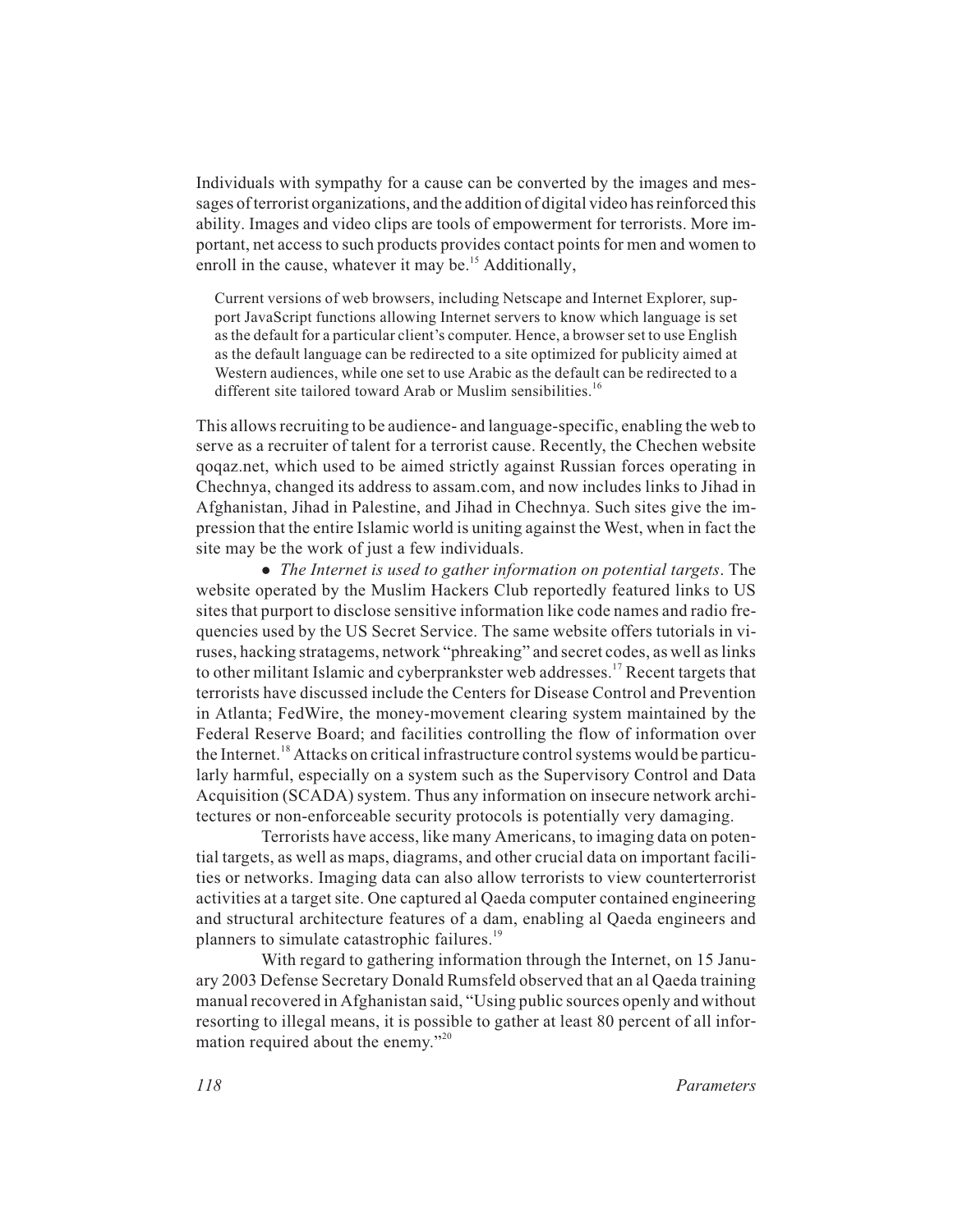*The Internet puts distance between those planning the attack and their targets*. Terrorists planning attacks on the United States can do so abroad with limited risk, especially if their command and control sites are located in countries other than their own. Tracing the route of their activity is particularly difficult. The net provides terrorists a place to plan without the risks normally associated with cell or satellite phones.

 *The Internet can be used to steal information or manipulate data*. Ronald Dick, Director of the FBI's National Infrastructure Protection Center, considers the theft or manipulation of data by terrorist groups as his worst nightmare, especially if the attacks are integrated with a physical attack such as on a US power grid.<sup>21</sup> Richard Clark, Chairman of the President's Critical Infrastructure Protection Board, said the problem of cybersecurity and data protection had its own 9/11 on 18 September 2001 when the Nimda virus spread through Internet-connected computers around the world, causing billions of dollars of damage. Nimda's creator has never been identified. This virus, hardly noticed in the wake of the airliner attacks and anthrax scares, set off a chain reaction among software companies (including Microsoft) to get very serious about plugging vulnerabilities.<sup>22</sup> In the fall of 2001 a number of unexplained intrusions began occurring against Silicon Valley computers. An FBI investigation traced the intrusions to telecommunication switches in Saudi Arabia, Indonesia, and Pakistan. While none was directly linked to al Qaeda, there remain strong suspicions that the group was somehow involved. $^{23}$ 

 *The Internet can be used to send hidden messages*. The practice of steganography, which involves hiding messages inside graphic files, is a widespread art among criminal and terrorist elements. Hidden pages or nonsensical phrases can be coded instructions for al Qaeda operatives and supporters. One recent report noted,

Al Qaeda uses prearranged phrases and symbols to direct its agents. An icon of an AK-47 can appear next to a photo of Osama bin Laden facing one direction one day, and another direction the next. The color of icons can change as well. Messages can be hidden on pages inside sites with no links to them, or placed openly in chat rooms.<sup>24</sup>

In addition, it is possible to buy encryption software for less than \$15. Cyberplanners gain an advantage in hiding their messages via encryption. Sometimes the messages are not even hidden in a sophisticated manner. Al-Jazeera television reported that Mohammed Atta's final message (another advantage of the Internet—the impossibility of checking sources) to direct the attacks on the Twin Towers was simple and open. The message purportedly said, "The semester begins in three more weeks. We've obtained 19 confirmations for studies in the faculty of law, the faculty of urban planning, the faculty of fine arts, and the faculty of engineering."25 The reference to the various faculties was apparently the code for the buildings targeted in the attacks.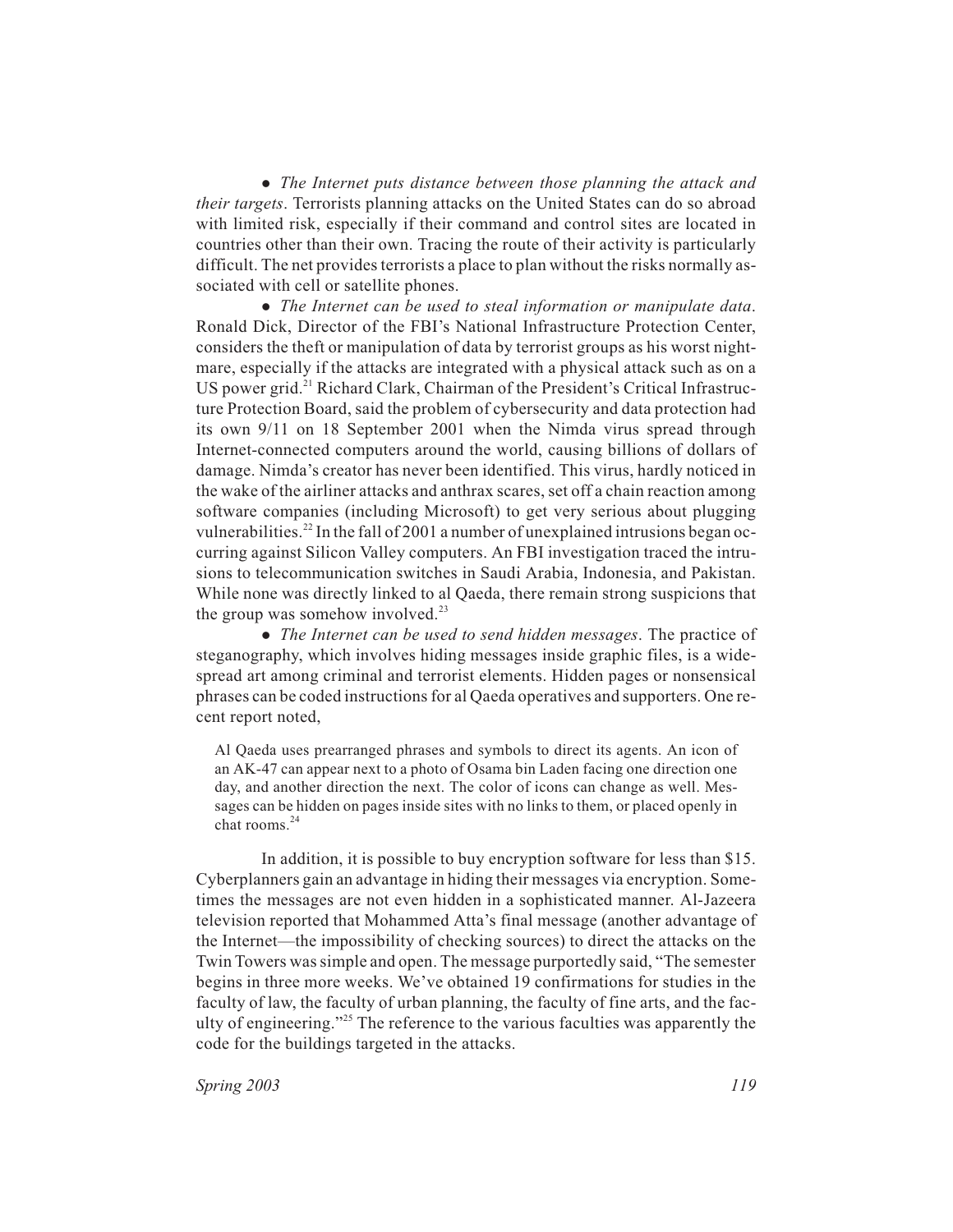*The Internet allows groups with few resources to offset even some huge propaganda machines in advanced countries*. The web is an attractive device to those looking for a way to attack major powers via the mass media. The "always on" status of the web allows these individuals not only to access sites day and night but also to scold major powers and treat them with disdain in a public forum. The web can be used to counter facts and logic with the logic of the terrorist. There is no need for the terrorist organization to worry about "the truth," because ignoring facts is a standard operating procedure.

Al Qaeda uses polemics on the net not only to offset Western reporting, but also to counter Muslims who don't toe the party line. It defends the conduct of its war against the West and encourages violence. The web is important to al Qaeda because it can be used to enrage people and neutralize moderate opinion. The website of the Center for Islamic Studies and Research (according to one source, a made-up name), for example, has 11 sections, including reports on fighting in Afghanistan, world media coverage of the conflict, books on jihad theology, videos of hijackers'testaments, information about prisoners held in Pakistan and Guantanamo Bay, and jihad poetry.<sup>26</sup>

It does not pay for any major power to lie, as facts can be easily used against them. Even in the war in Chechnya, there were times when the Chechens would report a successful ambush of a Russian convoy, and the Russians would deny the event ever happened. To prove their point, the Chechens would show video footage of the ambush on the Internet, thus offsetting the credibility of the Russian official media and undercutting the power of their massive propaganda machine. Al Qaeda officials are waiting to do the same to Western media reporting if the opportunity presents itself.

 *The Internet can be used to disrupt business*. This tactic requires precise timing and intimate knowledge of the business climate in the target country. It attempts to harm businesses by accusing them of guilt by association.

Hizbullah, for example, has outlined a strategy to cripple Israeli government, military, and business sites with the aim of disrupting normal economic and societal operations. Phase one might be to disable official Israeli government sites; phase two might focus on crashing financial sites such as those on the Israeli stock exchange; phase three might involve knocking out the main Israeli internet servers; and phase four might blitz Israeli e-commerce sites to ensure the loss of hundreds of transactions.<sup>27</sup> A final phase could be to accuse companies that do business with a target government as guilty by association and call for a boycott of the firm's products. Arab terrorists attacked Lucent Technologies in a round of Israeli-Arab cyber skirmishes, for example.<sup>28</sup> All of these plans require insider knowledge in order to carry out the operation in a timely and accurate manner.

 *The Internet can mobilize a group or diaspora, or other hackers to action*. Websites are not only used to disseminate information and propaganda. They also are used to create solidarity and brotherhood among groups. In the case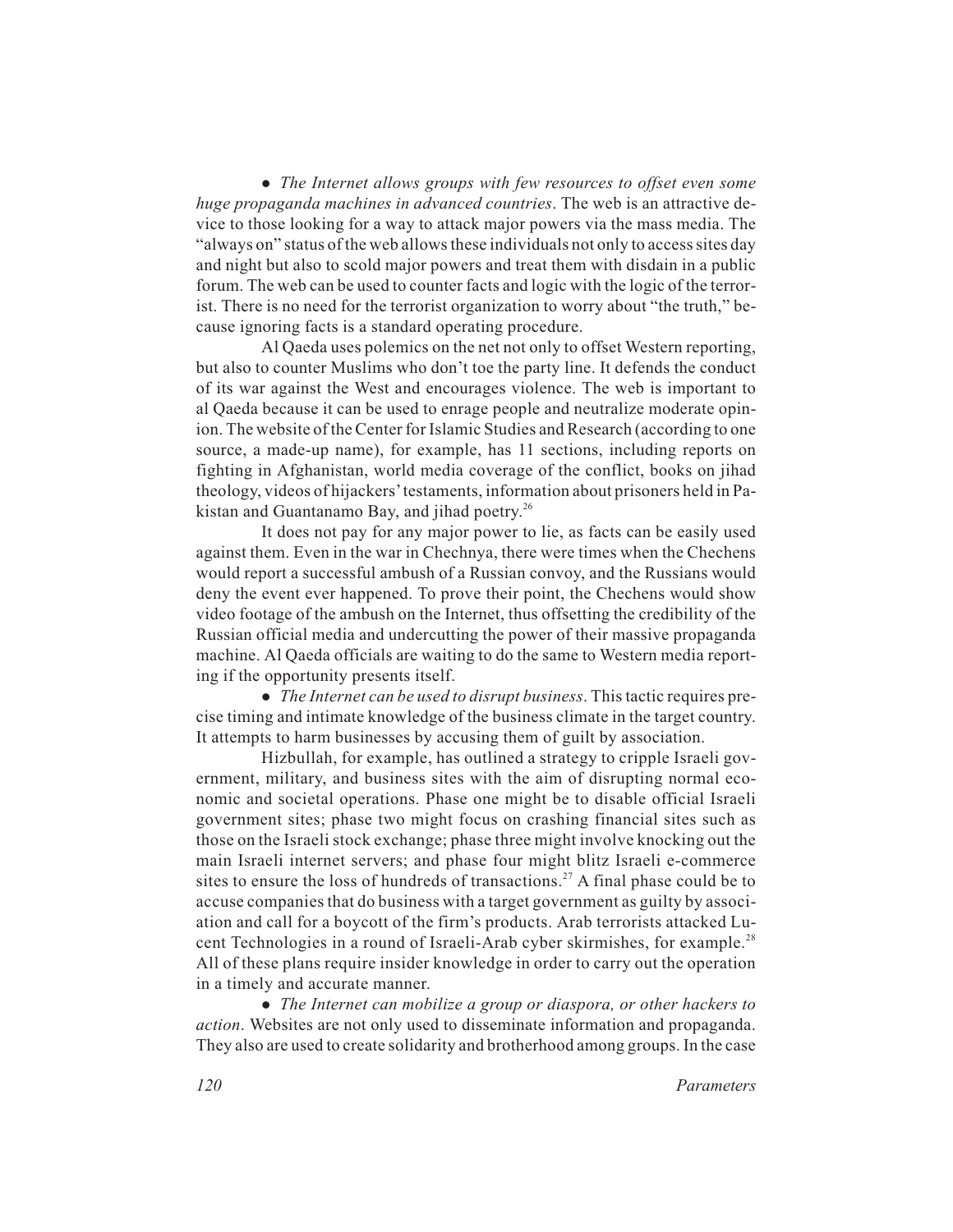*"The Internet allows a person or group to appear to be larger or more important or threatening than they really are."*

of Islamist terrorist organizations, the Internet substitutes for the loss of bases and territory. In this respect the most important sites are alneda.com, jehad.net, drasat.com, and aloswa.org, which feature quotes from bin Laden tapes, religious legal rulings that justify the terrorist attacks, and support for the al Qaeda cause.<sup>29</sup> In addition, website operators have established a site that is "a kind of database or encyclopedia for the dissemination of computer viruses."30 The site is 7hj.7hj.com, and it aims to teach Internet users how to conduct computer attacks, purportedly in the service of Islam.<sup>31</sup>

 *The Internet takes advantage of legal norms*. Non-state actors or terrorists using the Internet can ignore Western notions of law and focus instead on cultural or religious norms. At a minimum, they ignore legal protocols on the Internet. In addition, they use the net to break the law (when they hack websites or send out viruses) while at the same time the law protects them (from unlawful surveillance, etc.).

International investigations into such behavior are difficult to conclude due to the slow pace of other nations' investigative mechanisms, and the limited time that data is stored.<sup>32</sup> However, in the aftermath of the events of  $9/11$  in the United States, the terrorists' actions actually initiated several changes in the US legal system that were not to the terrorists' advantage. For example, in the past, the privacy concerns of Internet users were a paramount consideration by the US government. After 9/11, new legislation was enacted.

The controversial USA Patriot Act of 2001 included new field guidance relating to computer crime and electronic evidence. The Patriot Act is designed to unite and strengthen the United States by providing the appropriate tools required to intercept and obstruct terrorism. It establishes a counterterrorism fund in the Treasury Department, amends federal criminal code that authorizes enhanced surveillance procedures, provides guidelines for investigating money-laundering concerns, removes obstacles to investigating terrorism (granting the FBI authority to investigate fraud and computer-related activity for specific cases), and strengthens criminal laws against terrorism.<sup>33</sup>

The "Field Guidance on New Authorities that Relate to Computer Crime and Electronic Evidence Enacted in the USA Patriot Act of 2001" provides the authority to do several things. Authorizations include: intercepting voice commu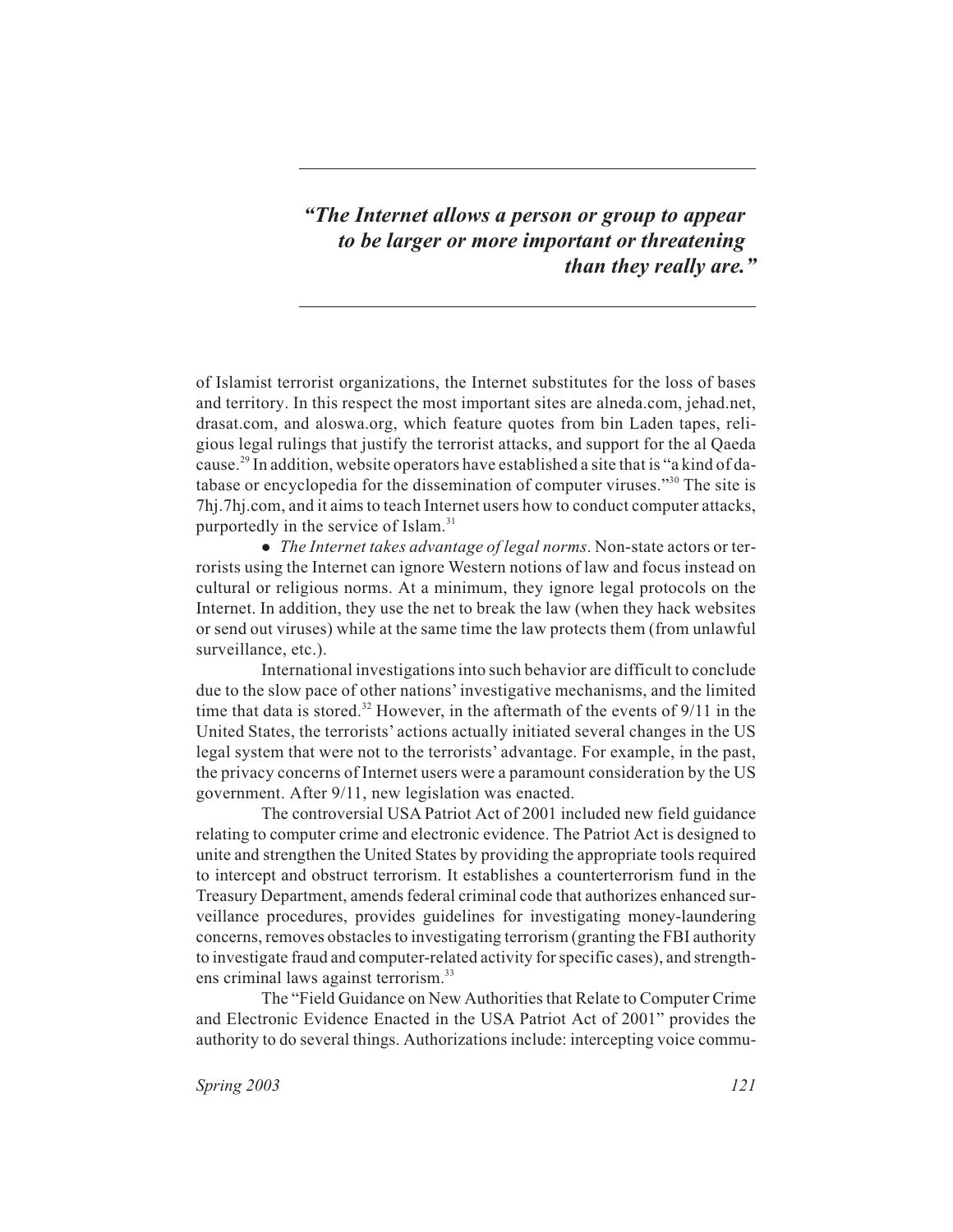nications in computer hacking investigations; allowing law enforcement to trace communications on the Internet and other computer networks within the pen register and trap and trace statute ("pen/trap" statute); intercepting communications of computer trespassers; writing nationwide search warrants for e-mail; and deterring and preventing cyberterrorism. The latter provision raises the maximum penalty for hackers that damage protected computers (and eliminates minimums); states that hackers need only show intent to cause damage, not a particular consequence or degree of damage; provides for the aggregation of damage caused by a hacker's entire course of conduct; creates a new offense for damaging computers used for national security and criminal justice; expands the definition of a "protected computer" to include computers in foreign countries; counts prior state convictions of computer crime as prior offenses; and defines computer "loss." In addition, the guidance develops and supports cyber-security forensic capabilities.<sup>34</sup>

 *The Internet can be used to divert attention from a real attack scenario.* Al Qaeda can plant threats on the Internet or via cell phones to mislead law enforcement officials. Terrorists study how the United States collects and analyzes information, and thus how we respond to information.

Terrorists know when their Internet "chatter" or use of telecommunications increases, US officials issue warnings. Terrorists can thus introduce false information into a net via routine means, measure the response it garners from the US intelligence community, and then try to figure out where the leaks are in their systems or what type of technology the United States is using to uncover their plans. For example, if terrorists use encrypted messages over cell phones to discuss a fake operation against, say, the Golden Gate Bridge, they can then sit back and watch to see if law enforcement agencies issue warnings regarding that particular landmark. If they do, then the terrorists know their communications are being listened to by US officials.<sup>35</sup>

I n conclusion, it should be reiterated that cyberplanning is as important a concept as cyberterrorism, and perhaps even more so. Terrorists won't have an easy time shutting down the Internet. Vulnerabilities are continuously reported and fixed while computers function without serious interference (at least in the United States). One hopes that law enforcement and government officials will focus more efforts on the cyberplanning capabilities of terrorists in order to thwart computer attacks and other terrorist activities. At a minimum, America can use such measures to make terrorist activities much harder to coordinate and control. Paul Eedle, writing in *The Guardian*, summed up the value of the Internet to al Qaeda:

Whether bin Ladin or al Qaeda's Egyptian theorist Ayman al-Zawahiri and their colleagues are on a mountain in the Hindu Kush or living with their beards shaved off in a suburb of Karachi no longer matters to the organization. They can inspire